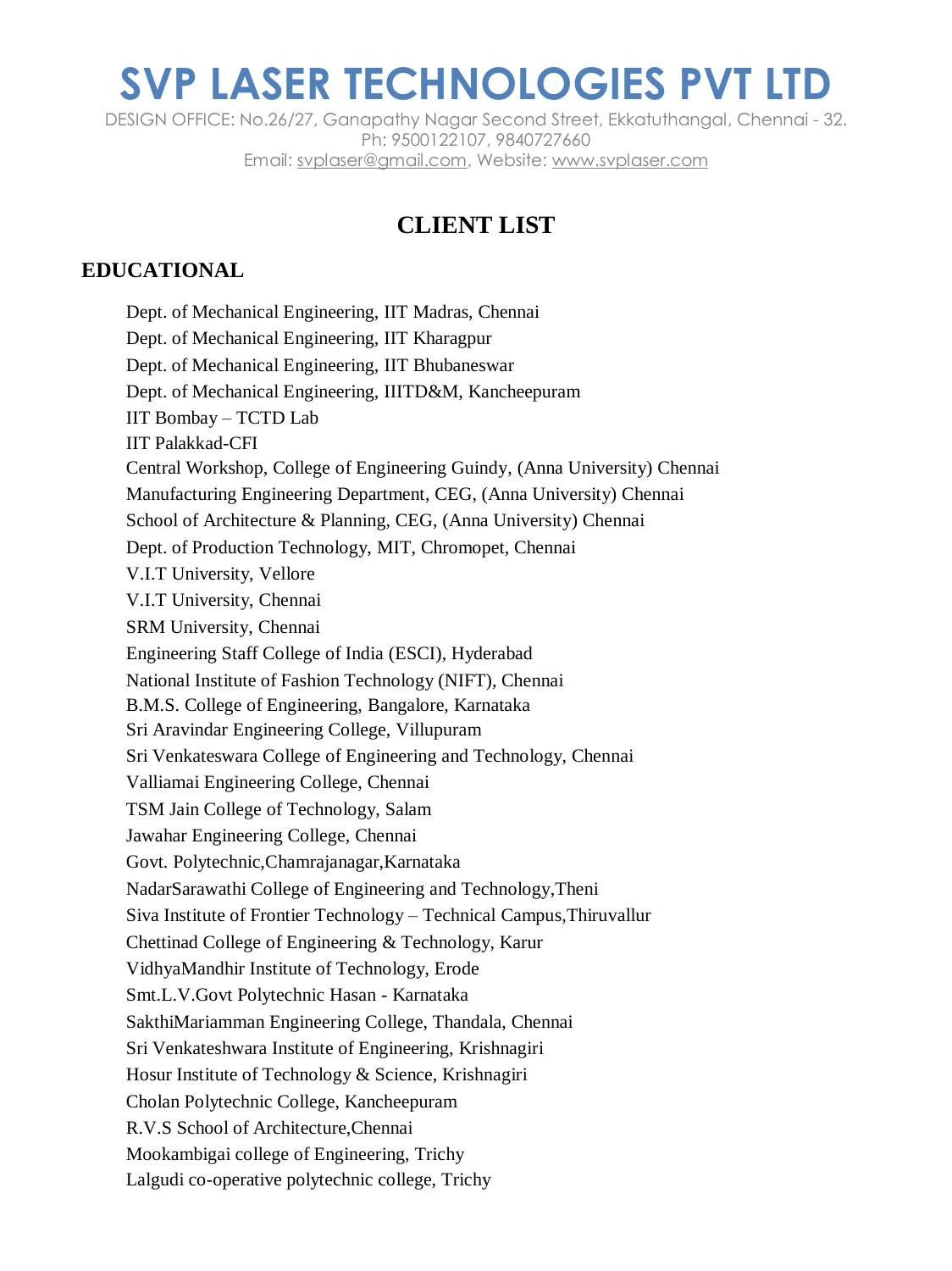DESIGN OFFICE: No.26/27, Ganapathy Nagar Second Street, Ekkatuthangal, Chennai - 32. Ph: 9500122107, 9840727660 Email: svplaser@gmail.com, Website: [www.svplaser.com](http://www.svplaser.com/)

RVS School of Architecture, Sulur Chanakya community college, Raichur Agni School of Architecture and Design Excellence, Dindigul Kongu College Of Engineering.Erode VPMM College Of architectutre-Rajapalayam Kalasilingam University-Krishnan Koil NIT Sikkim Shakthi school Of Architecture-Tarapuram Trichy Engineering College-Trichy Sri Sivasubramanya Nadar College Of Engineering-Chennai Hindhusthan College Of Engineering and Technology-Coimbatore Government College Of Engineering-Tirunelveli Agni College Of Technology- Chennai Agasthya International Foundation- Bangalore Sidhartha Institute Of Engineering And Technology- Rr Dist - Telangana Dhirajlal Gandhi College Of Technology- Salem Veltech Technology Incubator- Chennai Rajalakshmi Institute Of Technology Chennai KL UNIVERSITY Vijayawada Amity University-Noida Amity University-Mumbai Gudlavalleru Engineering College -AP State –Telangana Foundation for sand box startup initiatives Amirta Vishwa Vidyapeetham-Research PSG Institute Of Technology And applied Research-Coimbatore Lokamanya Tilak Institute Of Architecture And Design studies-Mumbai Hyderabad Central University-Hyderabad Cresent university-chennai KIIT,Bhubaneswar Amity University,Panvel,Mumbai Awantika University,Ujjain,MP LTIADS: Lokmanya Tilak Institute of Architecture & Design,Navi Mumbai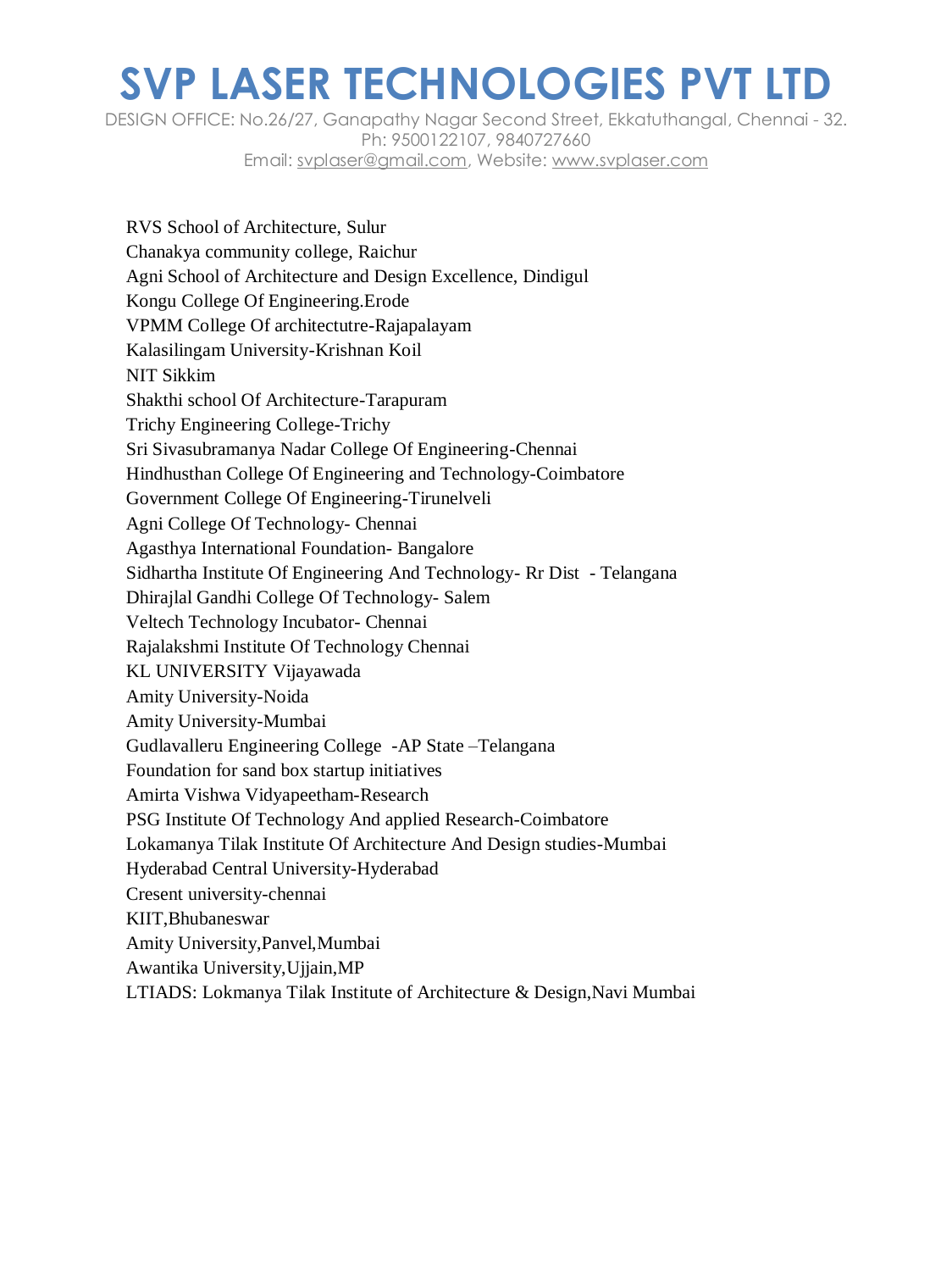DESIGN OFFICE: No.26/27, Ganapathy Nagar Second Street, Ekkatuthangal, Chennai - 32. Ph: 9500122107, 9840727660 Email: svplaser@gmail.com, Website: [www.svplaser.com](http://www.svplaser.com/)

### **CLIENT LIST**

#### **INDUSTRY**

TATA Technologies, Pune TATA Motors ,Pune Microline India Pvt. Ltd. Endosys Technologies Private Limited Throttle aero system Bangalore JJ Equipments, Coimbatore Temple Jewellers, Kumbakonam Hensel Electric, Chennai Austral Door Hardware, Chennai Udayam Industries, Chennai Sun Pressing, Madurai Seven Star Aircon All Fab Engineers, Chennai Sri Krishna Electric Sri Nidhi Tools K2 Cranes Priya engineers United Engineers Star Pac Philips Hydraulics Bharath industries Swastik Arts, Belgaum, Karnataka Suraksha Enterprises, Karnataka Devi polymers, Chennai Balaji products-Mumbai Rishab Thermocol Arts Pune EPS Fab Processors-Hyderabad SR Thrmocol -Pune Shri Venus Energy Systems -Chennai Rotocast Industries Ltd.,Raipur Thermocol Packaging Molds - Niraj Thermocols & Electricals Pvt. Ltd,Nashik JOT PACKAGING PVT. LTD. Vadodara, Gujarat, India Windsor Industries Private Limited,Kurali,Punjab Bright Group,Patna, Bihar Krsna Packaging Pvt. Ltd. Pune